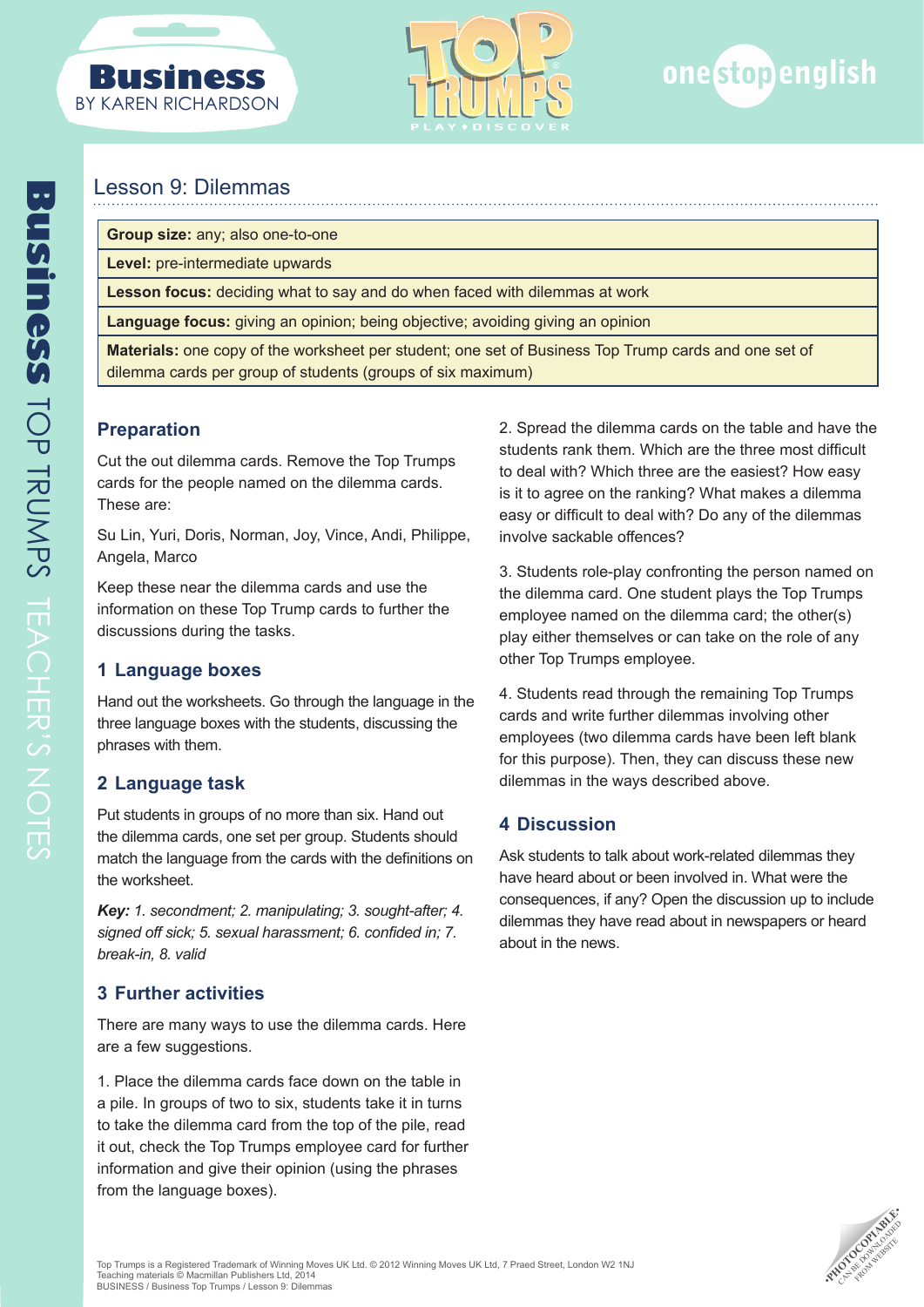





# Lesson 9: Dilemmas

#### **Language boxes 1**

**Read through the following language carefully.**

## **Language box 1 – giving an opinion**

In my opinion, ... Well, I think / believe that ... If I were you / her / the boss, I would ... That's simply not acceptable! I don't see a problem. I can understand why he did it but ...

#### **Language box 2 – being diplomatic**

Why don't we find out what … has to say. Maybe we should talk to … first. Perhaps it was just a momentary slip. Perhaps it's just a one-off thing. She's not usually like that. I've never known him to do anything like that before. Let's find out the facts before ...

### **Language box 3 – avoiding saying anything**

It's not really my business. I don't feel qualified to say anything. I'd rather not get involved. I don't know. What does … say?

#### **Language task 2**

**Match the words and expressions from the dilemma cards with their definitions.**

| break-in          | confided in  | manipulating    | secondment |  |
|-------------------|--------------|-----------------|------------|--|
| sexual harassment | sought-after | signed off sick | valid      |  |

- 1. a period when you are sent by your employer to work for a different organization or a different part of your organization
- 2. changing, correcting or moving information especially on a computer
- 3. wanted by many people but not easy to get
- 4. given a medical certificate saying that you are too ill to work
- 5. the offensive or threatening behaviour of a person who regularly makes sexual comments or touches someone in a sexual way
- 6. told someone a secret or discussed your private feelings with them
- 7. an act of entering a building illegally using force, especially in order to steal things
- 8. when a document is in order and in date and can be accepted by officials

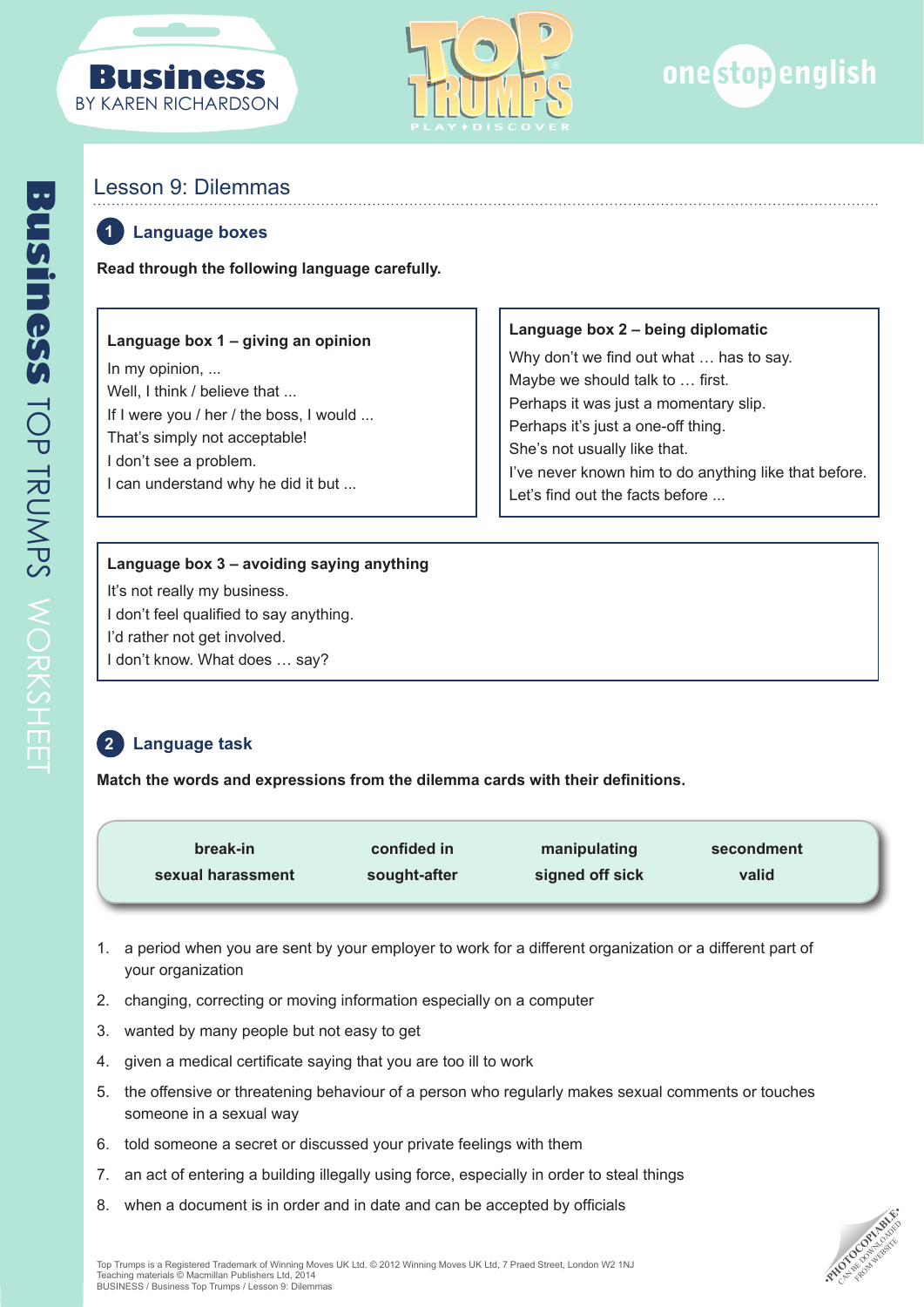





 $\int$ 

**PHOTOCOPIABLE** FROM WEBSITE

#### **Marco**

While checking email accounts, he saw that a company employee had been selling stolen goods using his company PC and email address. Officially, Marco should not be looking at other employees' email accounts. He has asked you what he should do. How do you advise him?

### **Angela**

You and Angela are both up for a promotion but only one of you can get it. The promotion will involve going on a six-month secondment to another city. You are certain that Angela is pregnant so would not be able to do this. Do you say anything about this to anyone?

### **Philippe**

You think Philippe has been manipulating the time sheets – this means that he has been getting paid for overtime he hasn't done, as well as claiming false expenses. When you asked him about it, he offered to give your son a sought-after work-experience position if you keep quiet. What do you do?

### **Andi**

For the past two weeks, you have been answering Andi's phone and emails and generally covering for him while he is signed off sick. Yesterday evening, there was a news report on TV from an international dog show. You are positive that you saw him sitting in the front row of spectators. Do you say anything?

# **Vince**

You found one of the trainees crying. She told you Vince has been looking down her dress and grabbing her hand and trying to kiss it. You know she's applied for a job at another company and might be leaving soon. Do you report Vince for sexual harassment?

# **Joy**

The other evening, when you were working late, the cleaner came but it wasn't Joy. The cleaner ran away when she saw you. Joy has now confided in you that it was her cousin who has escaped a bad situation at home and is in the country illegally. She has been helping Joy with the cleaning. Cleaning standards have fallen. Do you say anything to anyone?